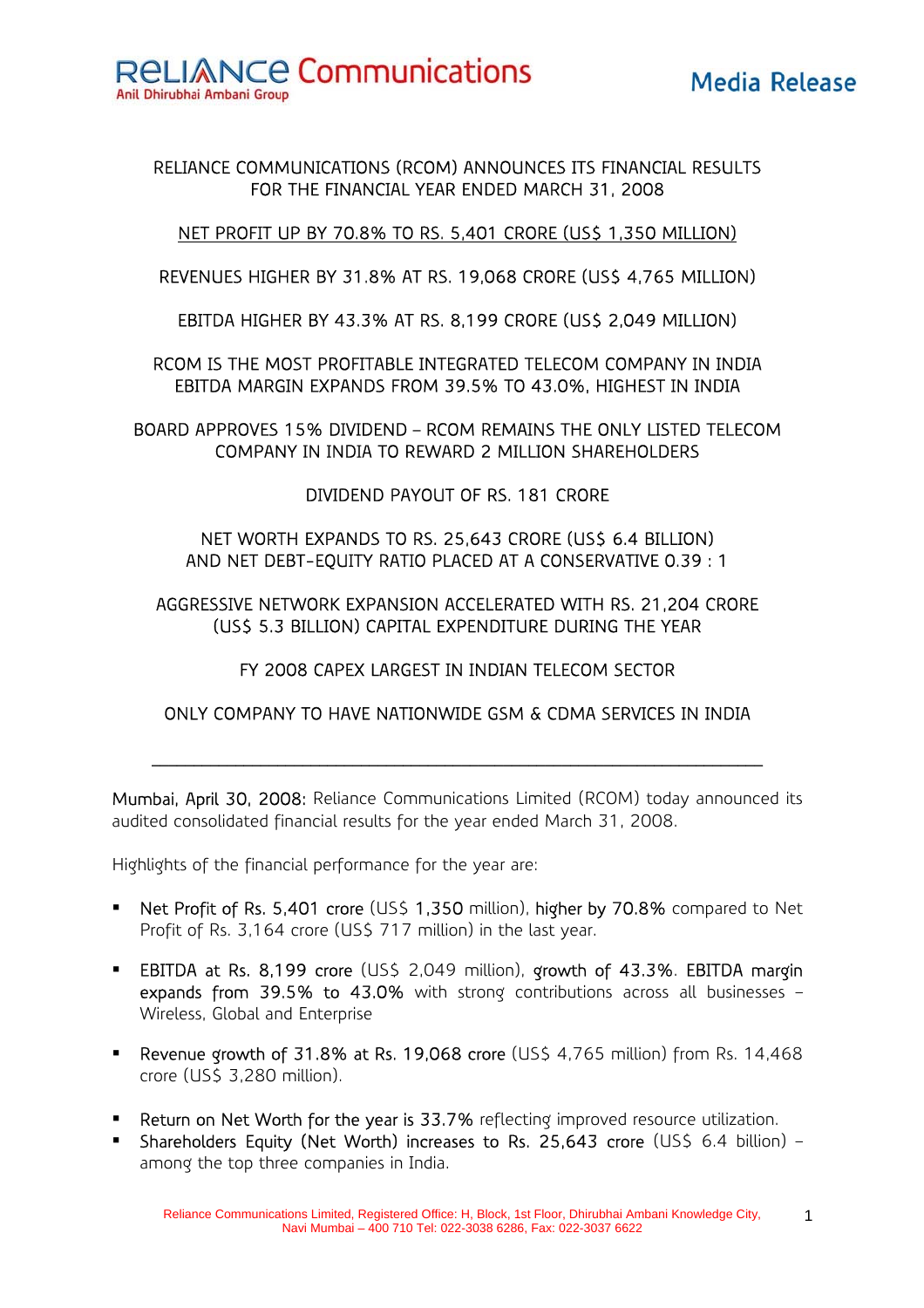Conservative capital structure - Net Debt to Equity Ratio maintained at a conservative level of 0.39:1, despite capex spend of Rs. 21,204 crore (US\$ 5.3 billion) during the year.

#### Commenting on the results, Mr Anil Dhirubhai Ambani, Chairman, Reliance Communications Limited, said:

"Reliance Communications had a record year and we are confident of improved performance in the future."

### Financial Results summary

|                            |               | (Rs. Crore)     |            |  |  |  |
|----------------------------|---------------|-----------------|------------|--|--|--|
|                            | 12 months     | 12 months ended | Increase   |  |  |  |
| <b>Particulars</b>         | ended 31/3/08 | 31/3/07         | (Decrease) |  |  |  |
| Turnover                   |               |                 |            |  |  |  |
| Wireless                   | 15,214        | 10,728          | 41.8%      |  |  |  |
| Global                     | 5,475         | 5,177           | 5.8%       |  |  |  |
| <b>Broadband</b>           | 1,787         | 1,144           | 56.2%      |  |  |  |
| Diversified                | 431           | 372             |            |  |  |  |
| Total (post eliminations)  | 19,068        | 14,468          | 31.8%      |  |  |  |
| <b>EBITDA</b>              |               |                 |            |  |  |  |
| Wireless                   | 6,085         | 3,984           | 52.7%      |  |  |  |
| Global                     | 1,403         | 1,271           | 10.4%      |  |  |  |
| <b>Broadband</b>           | 865           | 519             | 66.6%      |  |  |  |
| Diversified                | (122)         | 26              |            |  |  |  |
| Total (post eliminations)  | 8,199         | 5,721           | 43.3%      |  |  |  |
| <b>EBITDA</b> margin       | 43.0%         | 39.5%           | $3.5$ ppt  |  |  |  |
| Depreciation               | 2,805         | 2,465           | 13.8%      |  |  |  |
| Financial Charges (net)    | (400)         |                 |            |  |  |  |
| Exceptional items          | 1,283         | 30              |            |  |  |  |
| PBT                        | 7,076         | 3,225           | 119.4%     |  |  |  |
| Tax                        | 284           | 62              |            |  |  |  |
| PAT (before minority       |               |                 |            |  |  |  |
| interest)                  | 6,793         | 3,163           |            |  |  |  |
| Share of minority interest | 1,392         |                 |            |  |  |  |
| PAT (after minority        |               |                 |            |  |  |  |
| interest)                  | 5,401         | 3,163           | 70.8%      |  |  |  |

2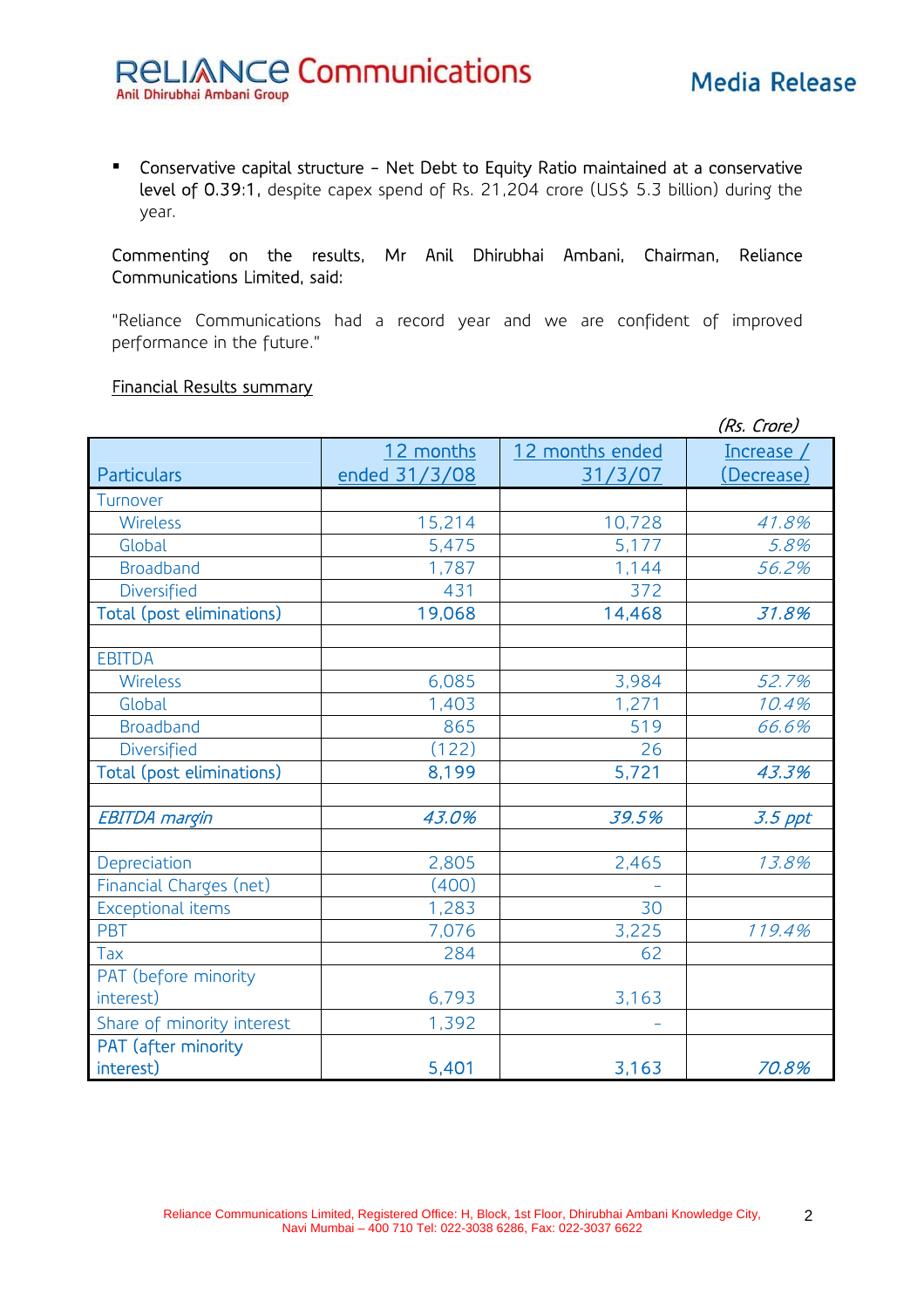#### About Reliance Communications

Reliance Communications Limited founded by the late Shri. Dhirubhai H Ambani (1932-2002) is the flagship company of the Reliance Anil Dhirubhai Ambani Group. The Reliance Anil Dhirubhai Ambani Group currently has a market capitalization of over Rs. 3,00,000 crore (US\$ 75 billion), net worth in excess of Rs. 55,000 crore (US\$ 14 billion), cash flows of Rs. 11,000 crore (US\$ 2.8 billion), net profit of Rs. 7,700 crore (US\$ 1.9 billion) and zero net debt.

Rated among "Asia's Top 5 Most Valuable Telecom Companies", Reliance Communications is India's foremost and truly integrated telecommunications service provider. The company, with a customer base of over 48 million including over 1.5 million individual overseas retail customers, ranks among the Top 10 Asian Telecom companies by number of customers. Reliance Communications' corporate clientele includes 1850 Indian and multinational corporations, and over 250 global carriers.

Reliance Communications has established a pan-India, next generation, integrated (wireless and wireline), convergent (voice, data and video) digital network that is capable of supporting best-of-class services spanning the entire infocomm value chain, covering over 15,000 towns and 400,000 villages. Reliance Communications owns and operates the world's largest next generation IP enabled connectivity infrastructure, comprising over 165,000 kilometers of fibre optic cable systems in India, USA, Europe, Middle East and the Asia Pacific region.